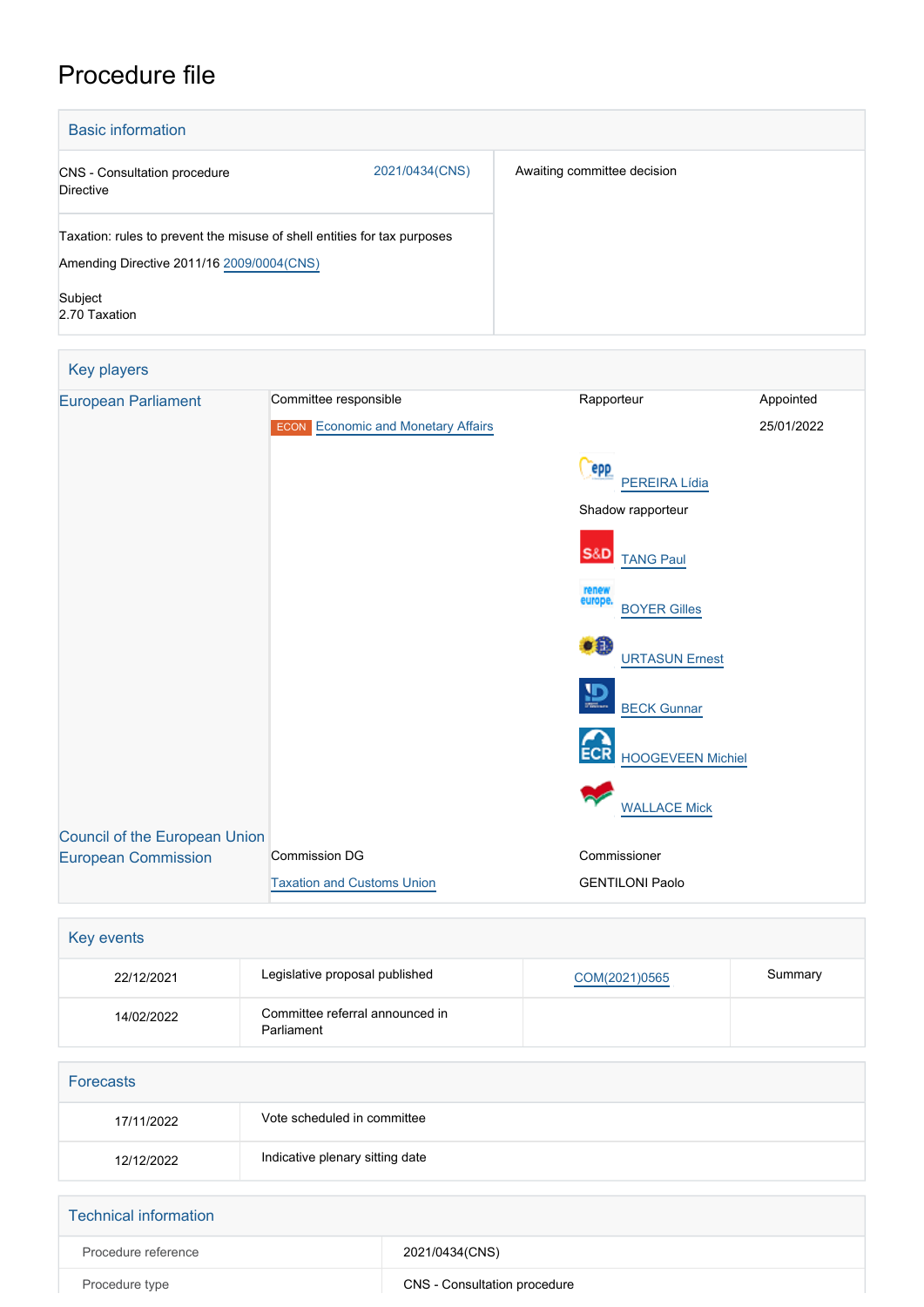| Procedure subtype          | Legislation                                  |
|----------------------------|----------------------------------------------|
| Legislative instrument     | <b>Directive</b>                             |
|                            | Amending Directive 2011/16 2009/0004 (CNS)   |
| Legal basis                | Treaty on the Functioning of the EU TFEU 115 |
| Stage reached in procedure | Awaiting committee decision                  |
| Committee dossier          | ECON/9/08059                                 |

### Documentation gateway

| Legislative proposal                              |               | COM(2021)0565 | 22/12/2021 | EC         | Summary |
|---------------------------------------------------|---------------|---------------|------------|------------|---------|
| Document attached to the<br>procedure             |               | SEC(2021)0565 | 22/12/2021 | EC.        |         |
| Document attached to the<br>procedure             |               | SWD(2021)0577 | 22/12/2021 | EC.        |         |
| Document attached to the<br>procedure             |               | SWD(2021)0578 | 22/12/2021 | EC         |         |
| Document attached to the<br>procedure             |               | SWD(2021)0579 | 22/12/2021 | EC.        |         |
| Economic and Social<br>Committee: opinion, report |               | CES6494/2021  | 23/03/2022 | <b>ESC</b> |         |
| Reasoned opinion                                  | SE PARLIAMENT | PE731.656     | 29/04/2022 | <b>NP</b>  |         |
| Committee draft report                            |               | PE731.794     | 12/05/2022 | EP         |         |

## Taxation: rules to prevent the misuse of shell entities for tax purposes

PURPOSE: to reduce tax revenue loss related to tax avoidance and tax evasion due to the use of shell entities in the EU.

PROPOSED ACT: Council Directive.

ROLE OF THE EUROPEAN PARLIAMENT: the Council adopts the act after consulting the European Parliament but without being obliged to follow its opinion.

BACKGROUND: on 18 May 2021, the European Commission adopted a Communication on Business Taxation for the 21st century to promote a robust, efficient and fair business tax system in the European Union. It sets out both a long-term and short-term vision to support Europe's recovery from the COVID-19 pandemic and to ensure adequate public revenues over the coming years. It aims to create an equitable and stable business environment, which can boost sustainable and job-rich growth in the Union.

The Commission proposal responds to a request from the European Parliament for EU action to counter the misuse of shell entities for tax purposes and, more generally, to the demand of several Member States, businesses and civil society for a stronger and more coherent EU approach against tax avoidance and evasion.

This proposal is one of the short-term, targeted initiatives which were announced in the Communication as a means to improve the current tax system with a focus on ensuring fair and effective taxation. It complements a number of other policy initiatives promoted by the Commission in parallel, in the short- and long-term. These include a [proposal](https://oeil.secure.europarl.europa.eu/oeil/popups/ficheprocedure.do?reference=2021/0433(CNS)&l=en) for a Directive on ensuring a global minimum level of taxation for multinational groups in the Union.

As a reminder, shell entities are legal entities and arrangements with no or only minimal business presence and economic activity. Shell companies are often used for aggressive tax planning or tax evasion purposes. Businesses can direct financial flows through shell entities towards jurisdictions that have no or very low taxes, or where taxes can easily be circumvented. Similarly, some individuals can use shells to shield assets particularly real estate from taxes, either in their country of residence or in the country where the property is located.

The number of shell entities within the EU is unknown. This is in particular because within the EU, there is no common definition of what shell entities are and consequently nor statistics about them.

CONTENT: this Commission proposal aims to counter the misuse of shell entities for tax purposes only, and in so doing contribute to fair and effective taxation. It lays down indicators of minimum substance for undertakings in Member States and rules regarding the treatment for tax purposes of those undertakings that do not meet the indicators. It will apply to all undertakings that are considered tax resident and are eligible to receive a tax residency certificate in a Member State.